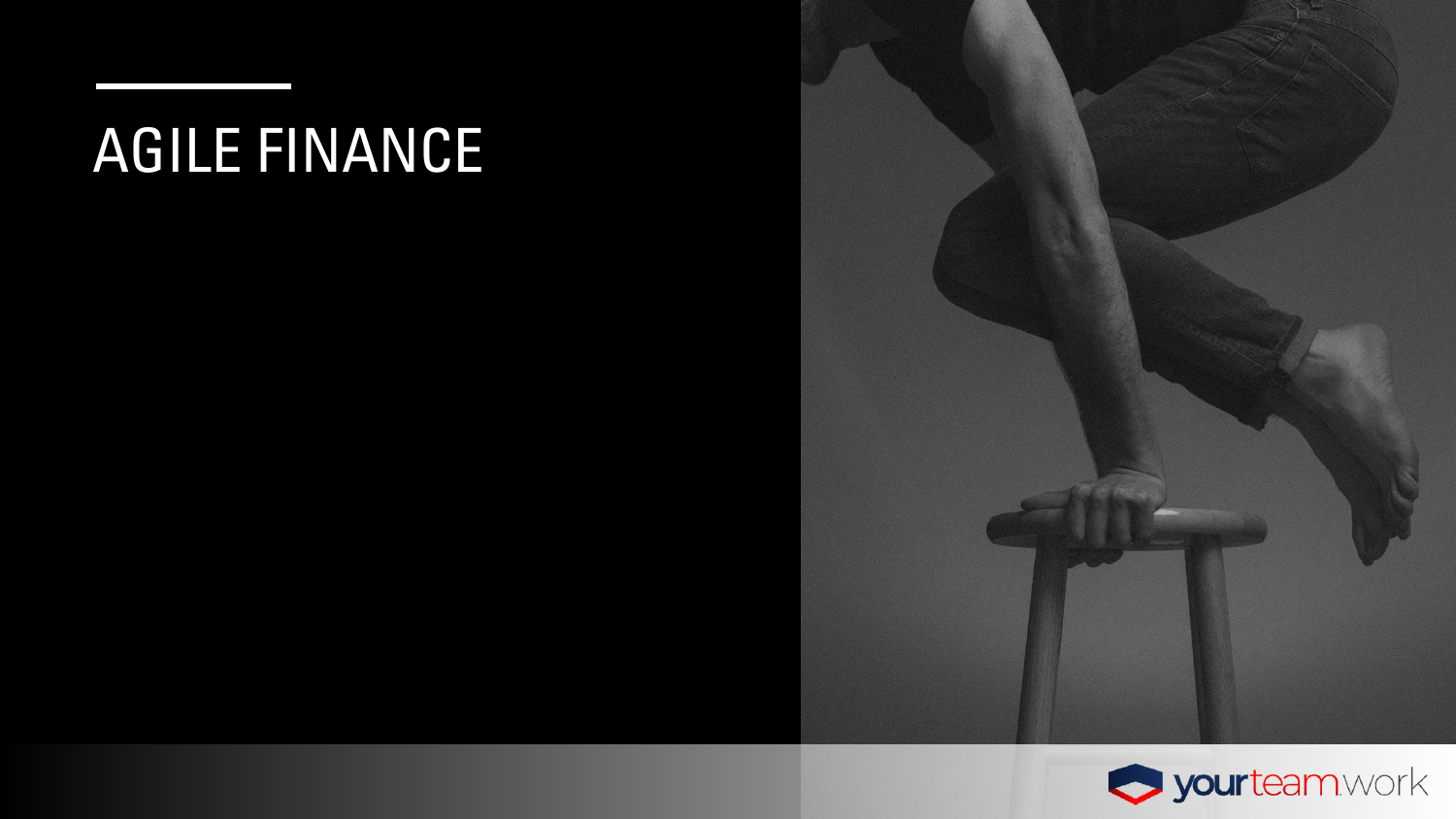

# THE AGILE WAY

- Originally a set of values for software development
- $\blacktriangleright$  Heavily influenced by lean thinking
- Main problem solved: constantly changing requirements
- Main way of doing that: ensuring frequent, iterative talks between customers, developers and other stakeholders

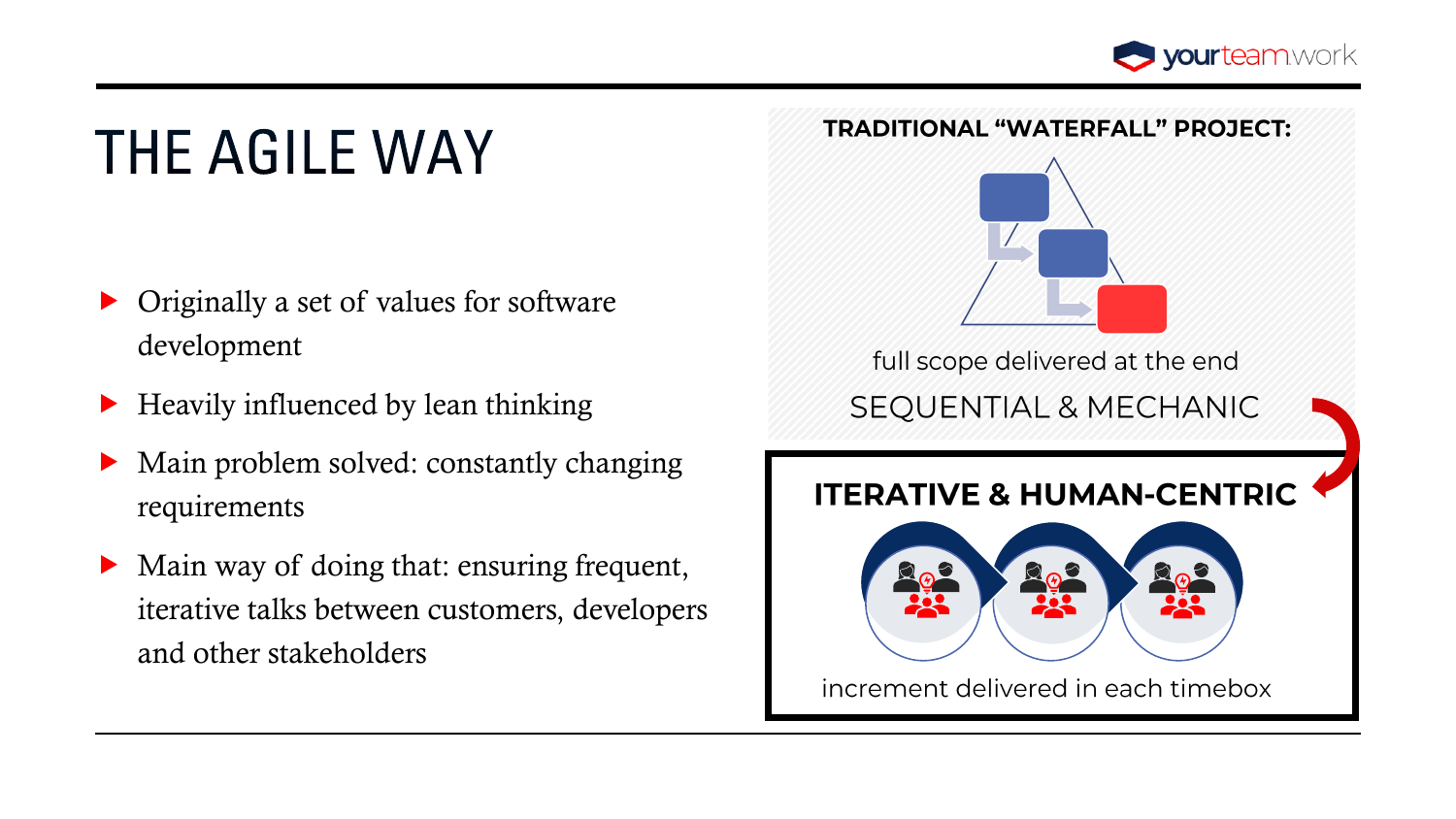

### AGILE, SCRUM AND KANBAN

- Agile does not provide any tools itself, but often comes "bundled" with Scrum and/or Kanban
- ▶ Agile is a *mindset* (mainly values, not concrete methods). The most important aspects are customer focus, human centricity, and iterative development.
- Scrum is a *project management* method based on iterative development and autonomy.
- Kanban is a *work optimization* method based on Lean Manufacturing ideas.

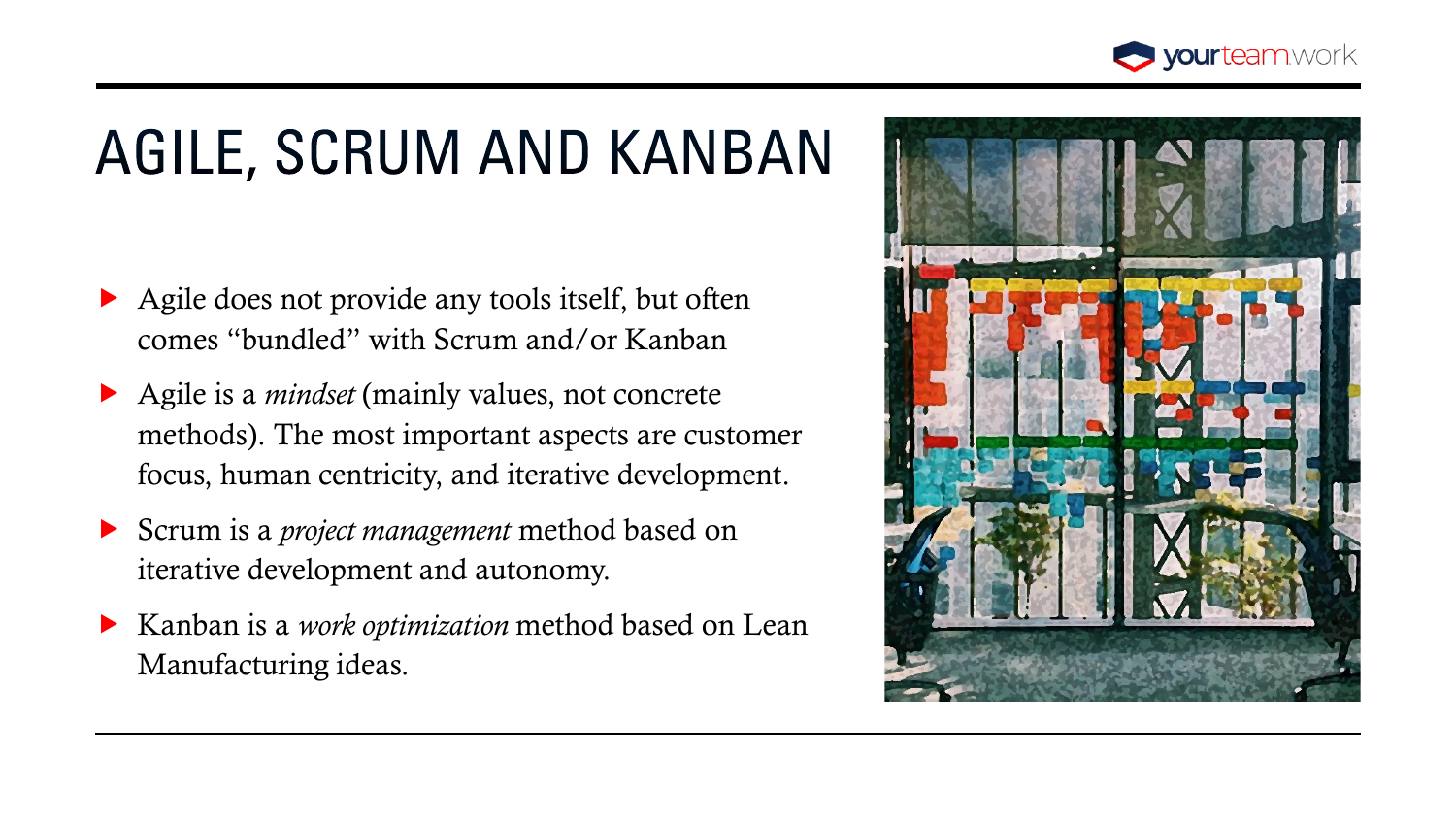

# **WHAT IS SCRUM**

- $\blacktriangleright$  It is timeboxed (for example in sprints and daily standups).
- One person represents the customer and prioritizes the backlog (product owner).
- Another person is the safeguard of the method and facilitates the communication & reflection (scrum master)
- All technical and organizational decisions are made by empowered subject matter experts
- In scrum, there is *no role for line managers.* This makes agile adoption very dependent on top management buy-in!



#### Empowered Subject Matter Experts

Autonomous in their decisions on day-today organization and technical strategy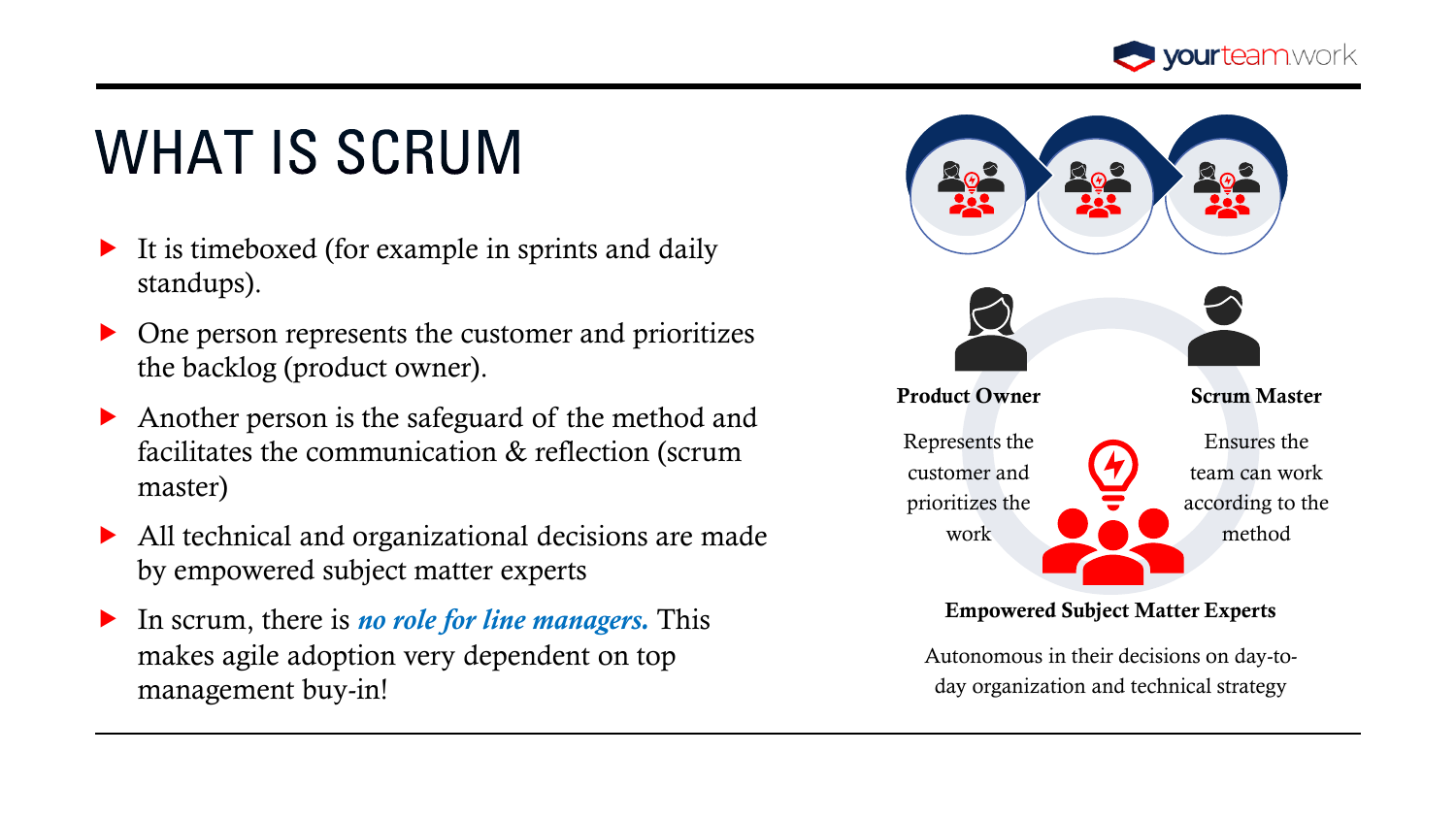



- Kanban is taken from *lean management*.
- It does not define any roles and relies on the principles that any work in progress is pulled, visualized, **limited**, and evenly distributed.
- It can be implemented within project or routine teams, but gives less guidance.
- The most prominent feature is the **Kanban board**.
- It can be implemented standalone or alongside Scrum.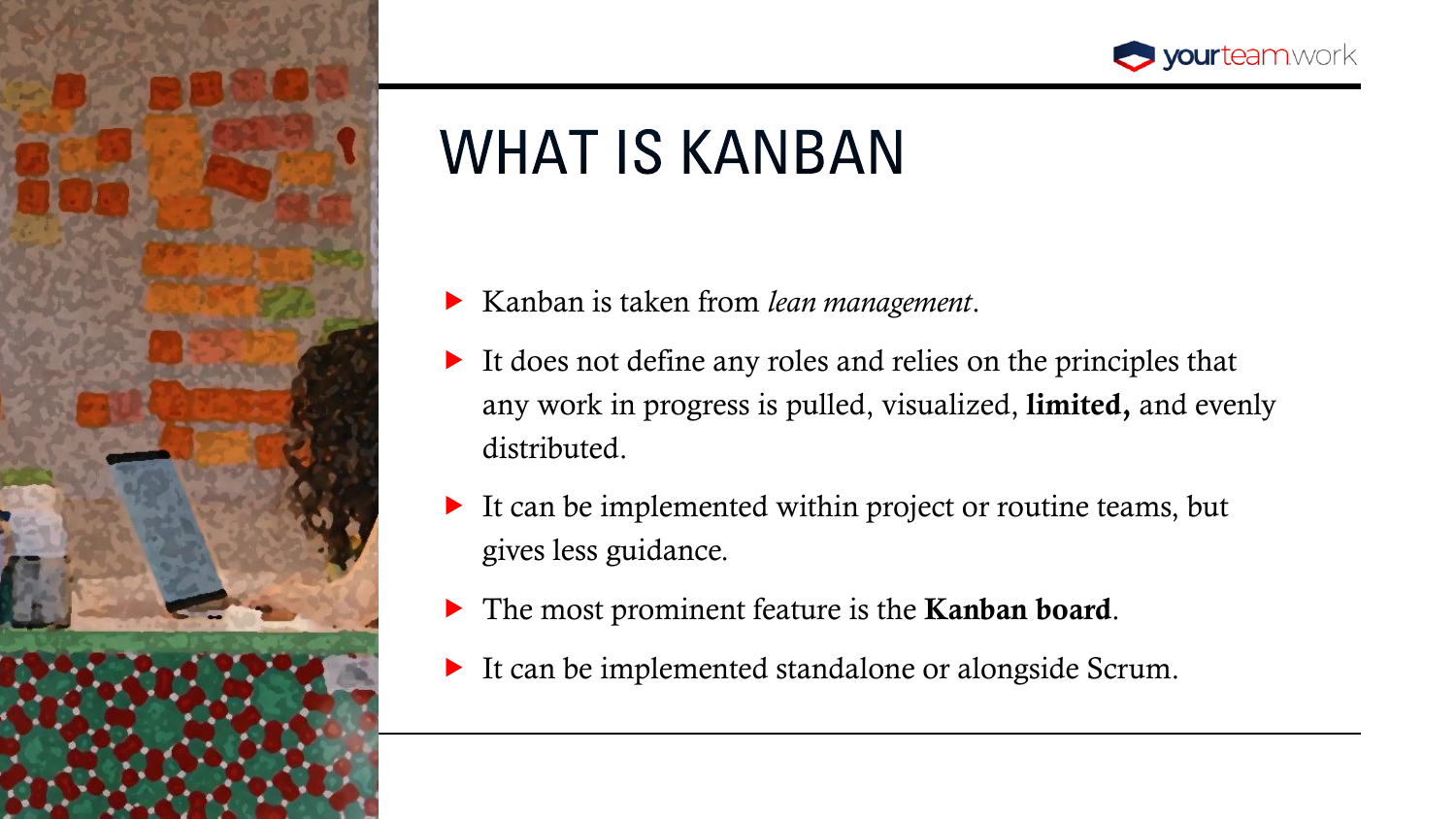

#### AGILE AND FINANCE



Agile originated with software development in mind, but Finance & Administration has many commonalities that make Agile work:

- It is data-driven, fast-changing and complex with new challenges every period
- Work can be thought in constant streams or in larger *"user stories"*, making it possible to employ Kanban as well as Scrum
- $\blacktriangleright$  It often hosts many strategic digital transformation projects
- In most companies, it already has a **steady rhythm** through monthly closing activities in accounting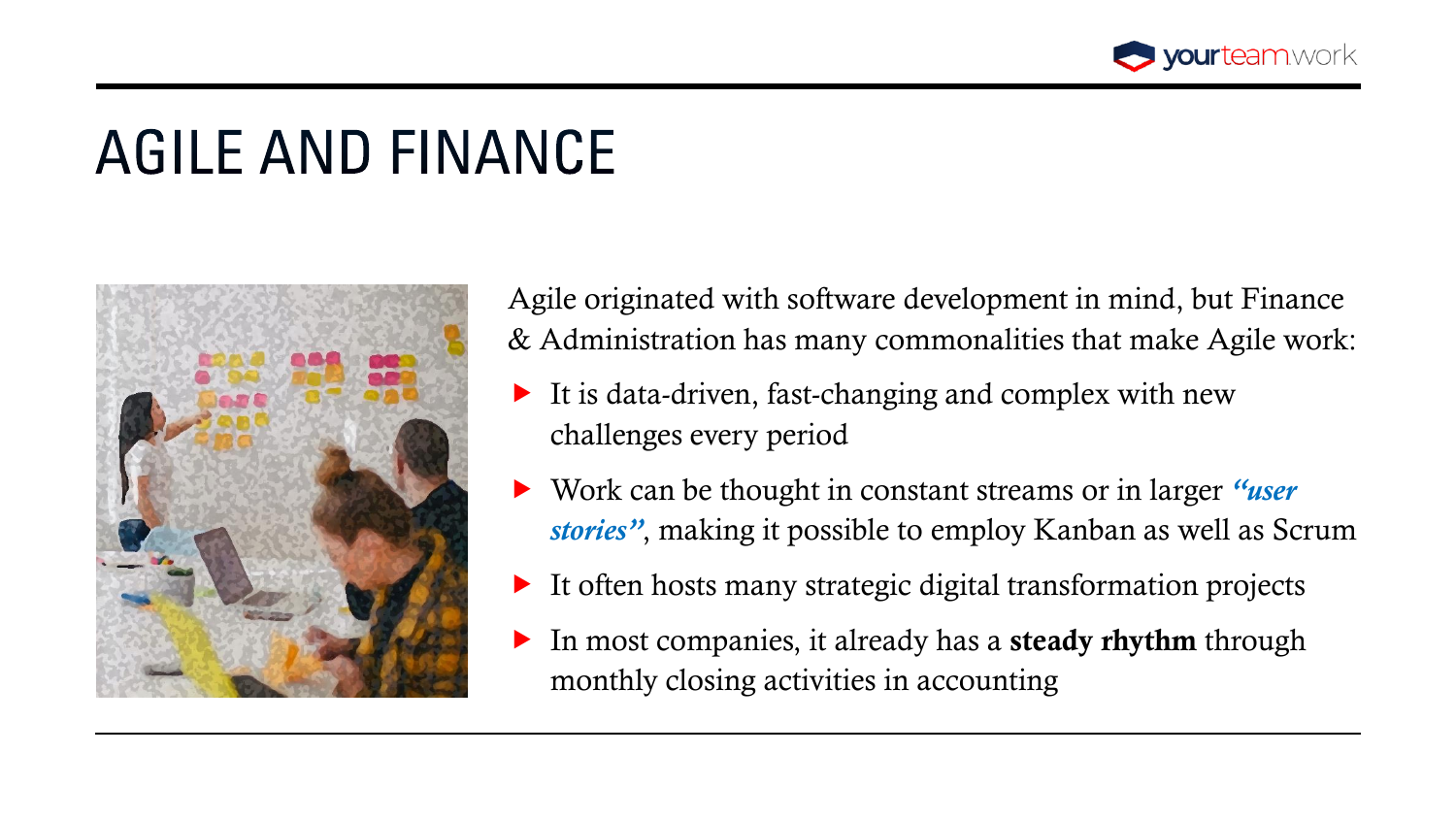

#### **EXAMPLES FROM PAST PROJECTS**

#### ACCOUNTING

- Creation of monthly backlog Definition of cut-off times by the team rather than using central deadlines
- $\blacktriangleright$  Pulling items before peak Kanban closing period

Scrum

Lean

Scrum

Scrum

- Reflection: *"gemba walks"*  during closing and discussion with neighboring departments later on
- $\blacktriangleright$  Transition of team leaders to product owner role



#### FP&A

- Automating validations to avoid wasting time
- Budgeting and forecasting: visibility of the future (business cases and aggregates) with constantly updated assumptions, rather than analyzing the past
- Linking business decision to process improvement, e.g. for business cases
- Relevance over accuracy do less to achieve more

#### **Agile**

Lean

Agile

Lean

**Lessons learned:** There is no "right" way to implement Agile in finance  $\&$  administration teams – it depends on the client and needs to be matched to their CFO's expectations and company culture